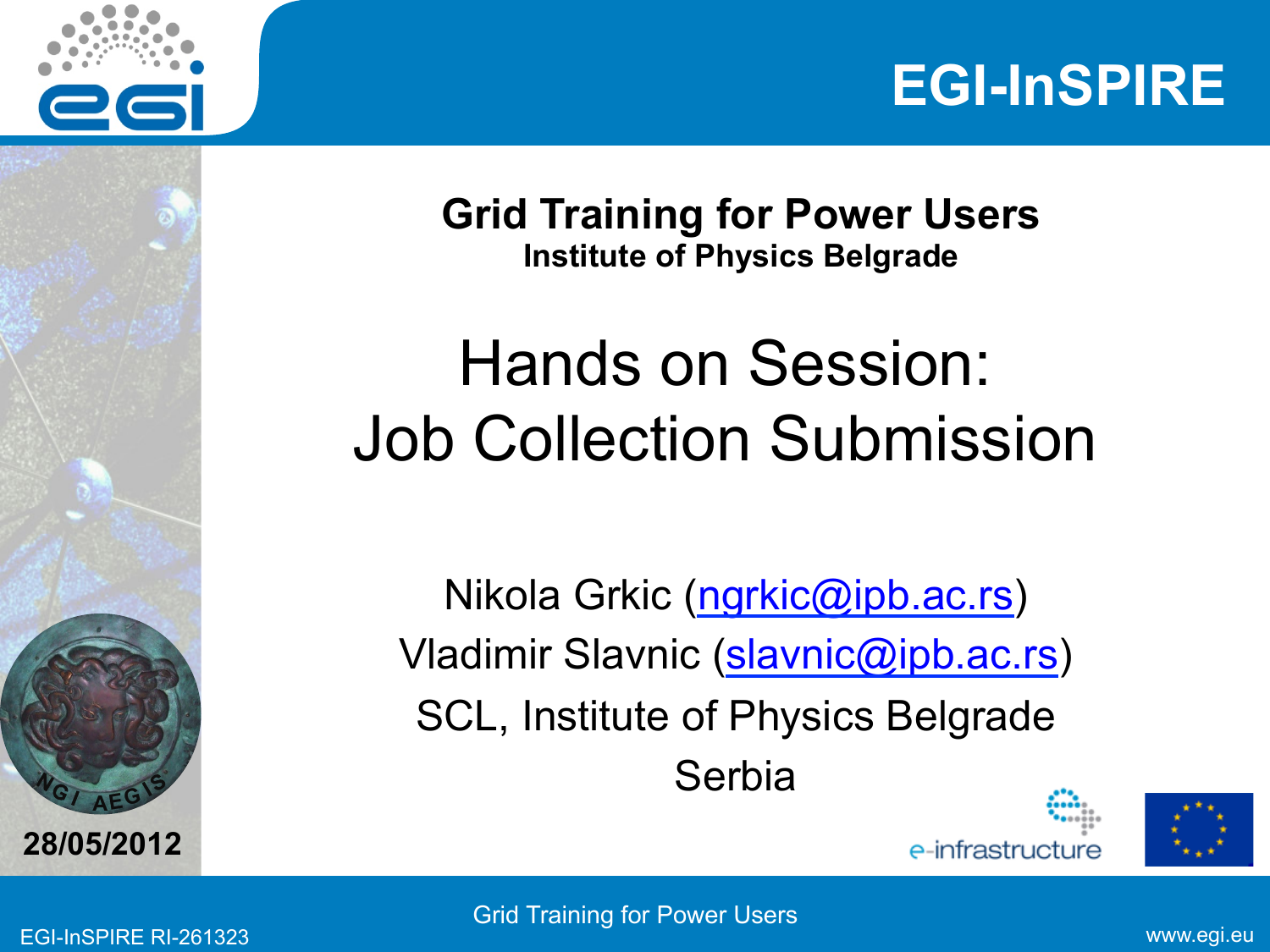



- Job collection description
- JDL of a job collection
- Job collection folder
- Hands On example
- Links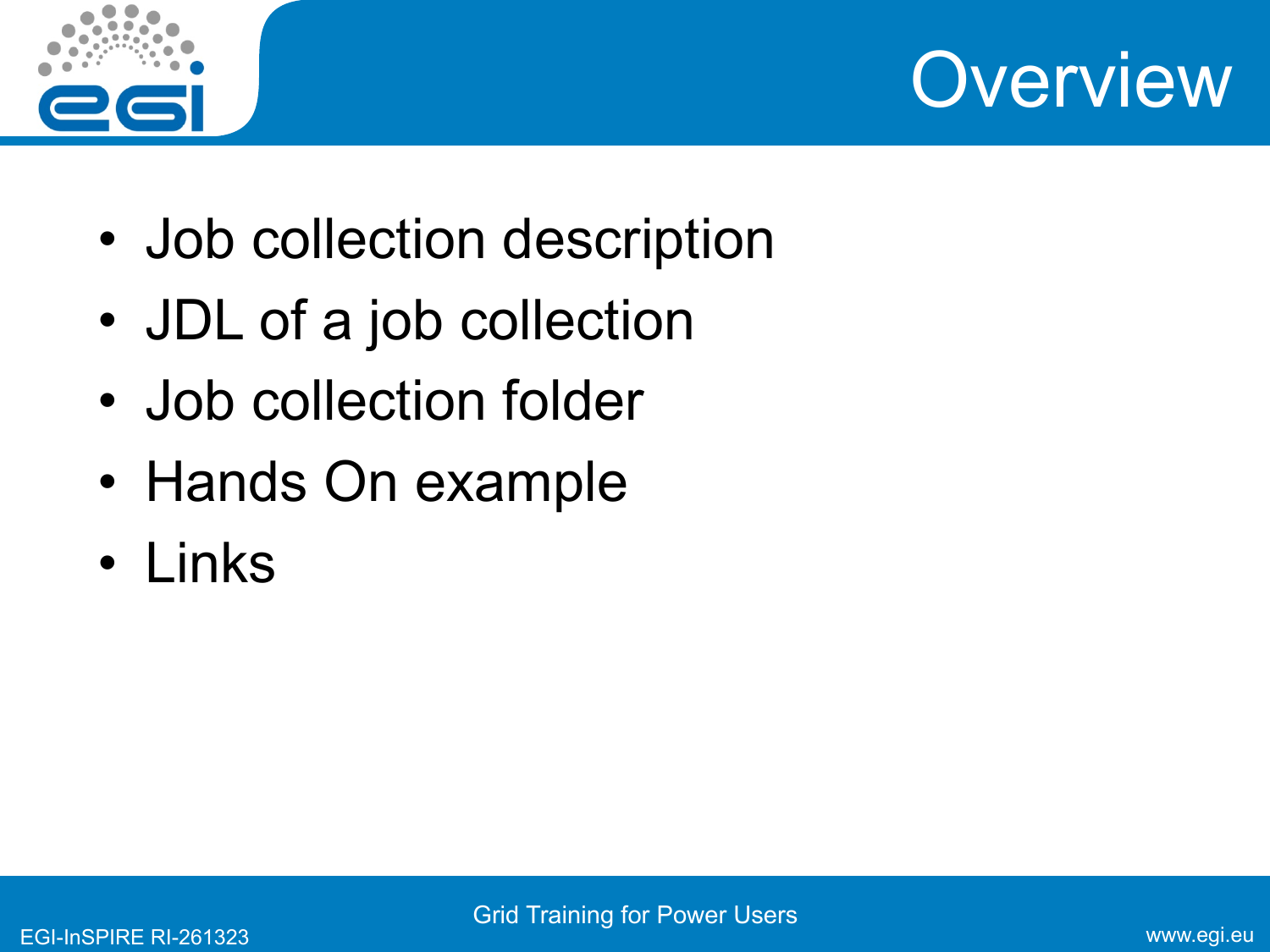

## Job collection description

- A set of independent jobs
- Can be managed as a single unit
	- − Belong to the same experiment
	- − Share common input files
	- − Optimize network traffic
- Sharing of sandboxes
- Two ways to define job collection
	- − Single JDL file or directory with JDL files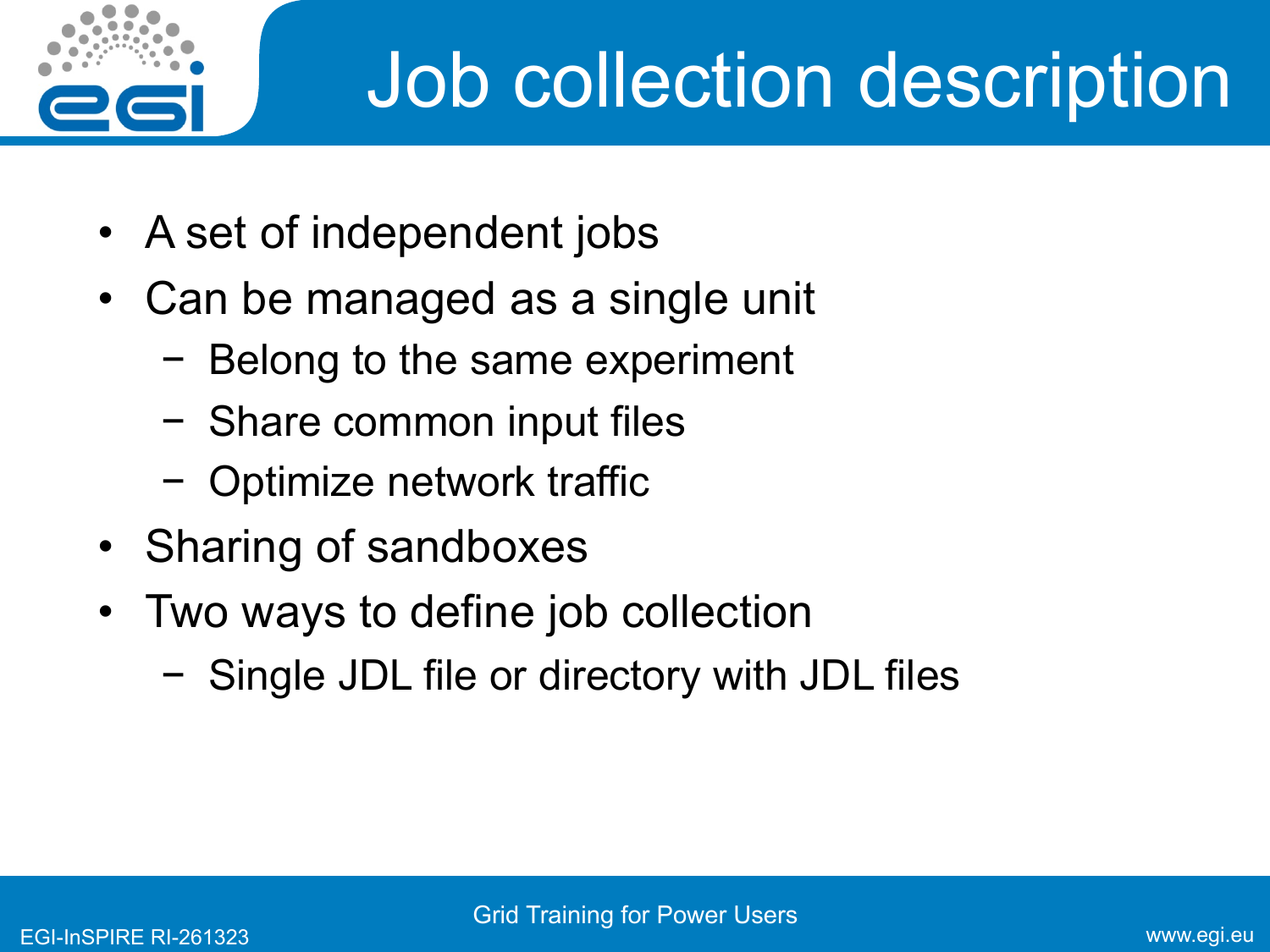

## JDL of a job collection

```
Type = "Collection"; 
InputSandbox = ("fileA"); 
Requirements = RegExp("ce64.ipb.ac.rs*",other.GlueCEUniqueID); 
nodes ={
[ 
      JobType = "normal"; 
      Executable = "/bin/hostname"; 
    Arguments = "-i";
      StdOutput = "out"; 
      InputSandbox = {root.InputSandbox, "fileB"}; 
      StdError = "err"; 
      OutputSandbox ={"out","err"}; 
], 
[ 
      JobType = "Normal"; 
      Executable = "/bin/date"; 
      StdOutput = "date"; 
      StdError = "err"; 
      OutputSandbox= {"date"}; 
] 
};
```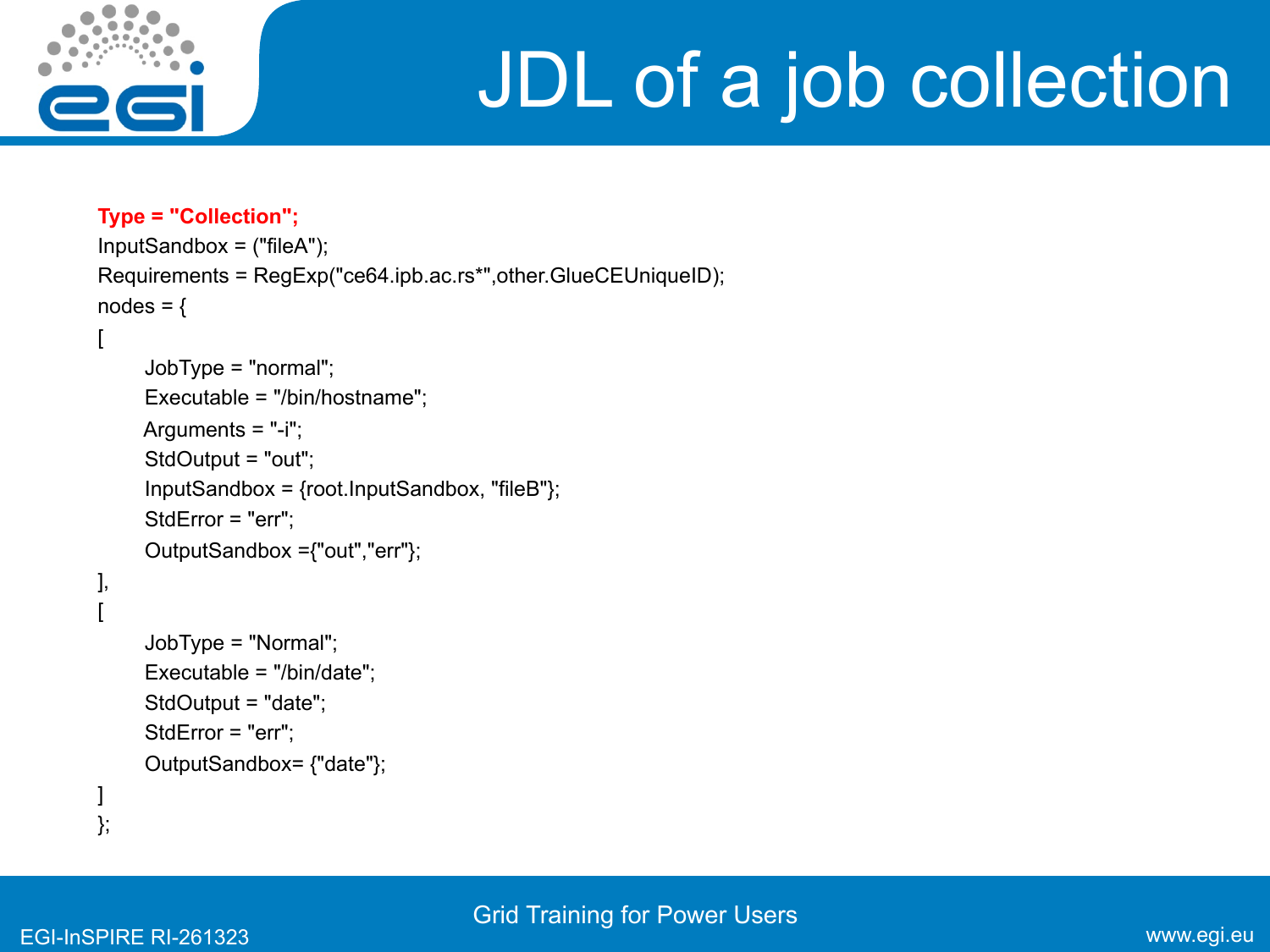

## Job collection folder

[ngrkic@ui jdlcollection]\$ ls jdlcollection total 380

4 drwxrwxr-x 2 ngrkic ngrkic 4096 Oct 4 2011 .

4 drwxrwxr-x 15 ngrkic ngrkic 4096 May 26 13:06 ..

4 -rw-rw-r-- 1 ngrkic ngrkic 115 Oct 4 2011 job100.jdl

4 -rw-rw-r-- 1 ngrkic ngrkic 115 Oct 4 2011 job10.jdl

4 -rw-rw-r-- 1 ngrkic ngrkic 115 Oct 4 2011 job11.jdl

4 -rw-rw-r-- 1 ngrkic ngrkic 115 Oct 4 2011 job12.jdl

4 -rw-rw-r-- 1 ngrkic ngrkic 115 Oct 4 2011 job13.jdl

4 -rw-rw-r-- 1 ngrkic ngrkic 115 Oct 4 2011 job14.jdl

4 -rw-rw-r-- 1 ngrkic ngrkic 115 Oct 4 2011 job15.jdl

…

…

…

[ngrkic@ui ]\$ glite-wms-job-submit -a --collection jdlcollection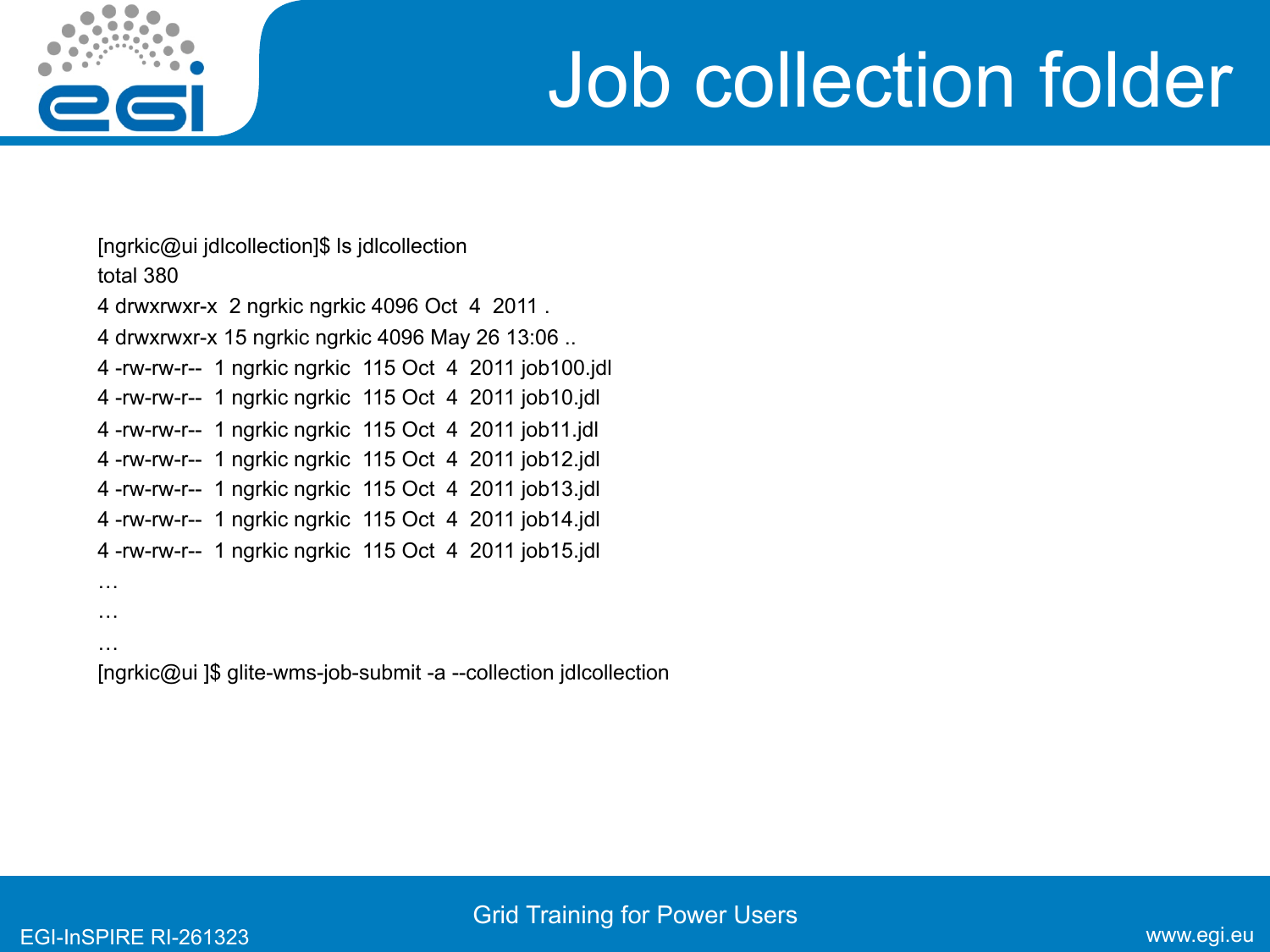

- Navigate to following address:
	- http://wiki.ipb.ac.rs/index.php/Grid\_examples
- Choose Job collection example and follow the instructions for submitting job collection